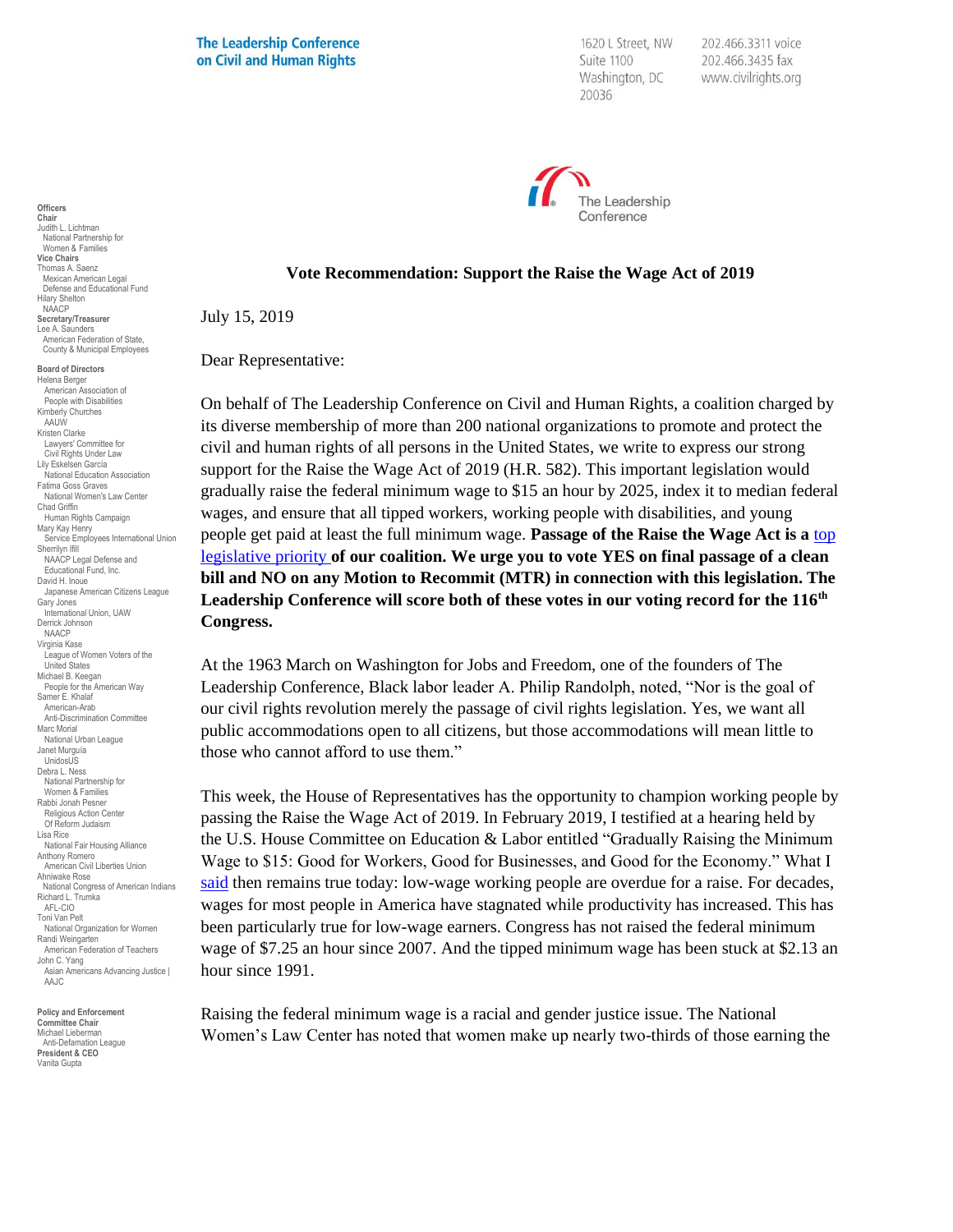July 15, 2019 Page 2 of 3



federal minimum wage of  $$7.25$  an hour.<sup>1</sup> Women of color are more likely than any other group to be paid the lowest wages.<sup>2</sup>

Paying tipped workers the full minimum wage would rectify longstanding injustices and ensure that no one works for pennies in America. The subminimum wage that tipped workers receive is rooted in the history of slavery.<sup>3</sup> The practice of tipping proliferated in the United States after the Civil War when the restaurant and hospitality industry, exemplified by the Pullman Company, "hired" newly freed slaves without paying them base wages.<sup>4</sup> The effect was to create a permanent servant class, for whom the responsibility of paying a wage was shifted from employers to customers.<sup>5</sup> Today, poverty rates for people who work for tips are more than twice as high as rates for working people overall – with female tipped workers, especially women of color, at a particular disadvantage.<sup>6</sup> According to the 2012-2015 ACS data on gender and race for tipped occupations, of the almost 6 million tipped working people in our country, 66 percent are women.<sup>7</sup> And women of color are disproportionately represented in the tipped workforce.

As with the tipped minimum wage, the subminimum wage under Section 14(c) of the Fair Labor Standards Act that allows people with disabilities working in segregated settings to be paid less than the minimum wage leaves this community vulnerable to poverty and exploitation. The National Disability Rights Network believes that "sheltered workshops have replaced institutions in many states as the new warehousing system and are the new favored locations where people with disabilities are sent to occupy their days."<sup>8</sup> Enacted in 1938, Section 14(c) reflects what should be a bygone era of how we as a nation treat people with disabilities. The time has come for federal action to support and fully integrate people with disabilities into the workplace.

The Congressional Budget Office (CBO) recently released a report looking at the potential effects of increasing the federal minimum wage to \$15 an hour incrementally through 2025 and found that the benefits strongly outweigh its costs. The CBO report predicted that this gradual increase would decrease the number of individuals living in poverty by 1.3 million people and disproportionately increase the incomes of families that are low-income.<sup>9</sup>

 $\overline{\phantom{a}}$ 

<sup>1</sup> Vogtman, Julie. "The Raise the Wage Act: Boosting Women's Paychecks and Advancing Equal Pay." *National Women's Law Center.* May 2017. *Available at* [https://nwlc.org/resources/the-raise-the-wage-act-boosting-womens-paychecks-and-advancing-equal-pay/.](https://nwlc.org/resources/the-raise-the-wage-act-boosting-womens-paychecks-and-advancing-equal-pay/)

<sup>2</sup> *Id*.

<sup>&</sup>lt;sup>3</sup> Azar, Ofer H. "The history of tipping—from sixteenth-century England to United States in the 1910s." The Journal of Socio-Economics. Vol. 33, Issue 6. Pgs. 745-764. December 2004.

<sup>4</sup> Bates, B.T. *Pullman Porters and the Rise of Protest Politics in Black America, 1925-1945*. The University of North Carolina Press. 2001.

<sup>5</sup> Paarlberg, Michael and Teofilo Reyes. "Paying tipped workers better wouldn't lead to fewer restaurant jobs." *The Washington Post.* January 16, 2018. *Available at* [https://www.washingtonpost.com/news/posteverything/wp/2018/01/16/paying-tipped-workers-better-wouldnt-lead-to-fewer](https://www.washingtonpost.com/news/posteverything/wp/2018/01/16/paying-tipped-workers-better-wouldnt-lead-to-fewer-restaurant-jobs/)[restaurant-jobs/.](https://www.washingtonpost.com/news/posteverything/wp/2018/01/16/paying-tipped-workers-better-wouldnt-lead-to-fewer-restaurant-jobs/)

<sup>&</sup>lt;sup>6</sup> "Raise the Wage: Women Fare Better in States with Equal Treatment for Tipped Workers." *National Women's Law Center and Restaurant Opportunities Centers United.* Oct. 17, 2016. *Available at* [https://nwlc-ciw49tixgw5lbab.stackpathdns.com/wp-content/uploads/2016/10/Tipped-](https://nwlc-ciw49tixgw5lbab.stackpathdns.com/wp-content/uploads/2016/10/Tipped-Wage-10.17.pdf)[Wage-10.17.pdf.](https://nwlc-ciw49tixgw5lbab.stackpathdns.com/wp-content/uploads/2016/10/Tipped-Wage-10.17.pdf)

 $72012$ -2015 ACS data on gender and race for tipped occupations, ipums.org.

<sup>8</sup> "Segregated and Exploited: The Failure of the Disability Service System to Provide Quality Work." *National Disability Rights Network*. 2011. For an update on what states are doing to more effectively integrate workers with disabilities into competitive employment see "Beyond Segregated and Exploited: Update on the Employment of People with Disabilities." *National Disability Rights Network.* April 2012. *Available at*  [http://www.ndrn.org/images/Documents/Resources/Publications/Reports/Beyond\\_Segregated\\_and\\_Exploited.pdf.](http://www.ndrn.org/images/Documents/Resources/Publications/Reports/Beyond_Segregated_and_Exploited.pdf) 

<sup>9</sup> Congressional Budget Office. "The Effects of on Employment and Family Income of Increasing the Federal Minimum Wage." July 2019. *Available at* https://www.cbo.gov/system/files/2019-07/CBO-55410-MinimumWage2019.pdf